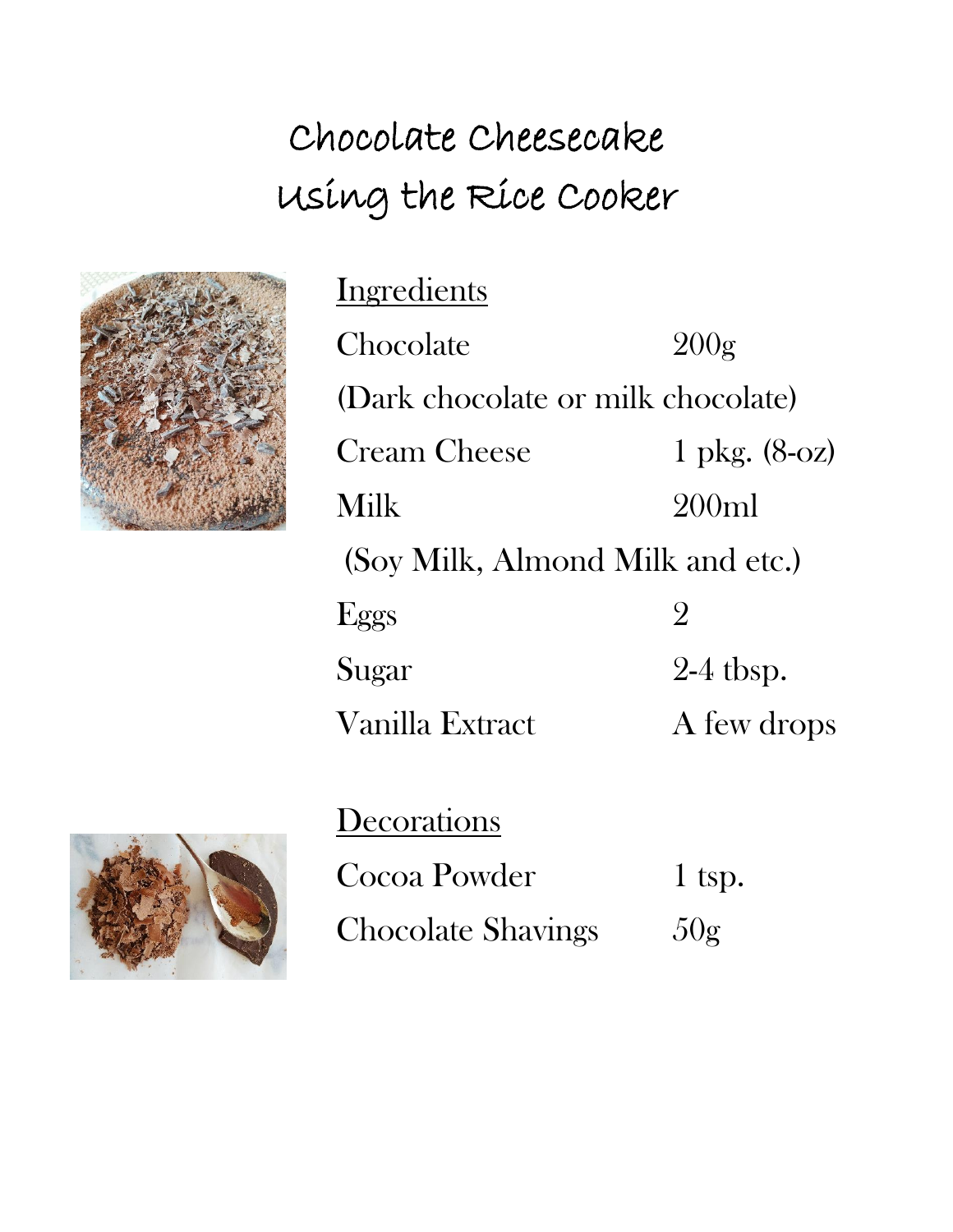Instructions:

- 1. Place the chocolate and milk in a medium mixing bowl fitted over a large bowl or a pot containing boiling water half way up. Gently stir until it melts.
- 2. Place cream cheese and sugar in a medium mixing bowl fitted over a large bowl or a pot containing boiling water half way up. Stir until creamy and smooth.
- 3. Add eggs one at a time, mixing until combined.
- 4. Add the vanilla extract, chocolate/milk mixture and stir to combine.
- 5. Grease the inner pot of the rice cooker and place the strainer on top then pour the mixture in to make it smooth. Start the rice cooker and cook for 45-50 min.

(I selected the "brown rice" first and once it's done, I selected "white rice" for my rice cooker.)

6. Once it's done, insert a thin skewer in the cake to make sure it's completely cooked all the way through. Pull out the skewer; it should come out clean if it's cooked all the way through.

If the skewer has wet cake mixture stuck to it, press "start" again and cook for another 10-15 min.

7. Carefully remove the inner pot from the rice cooker and let the cake cool down for 1 hour or so. When